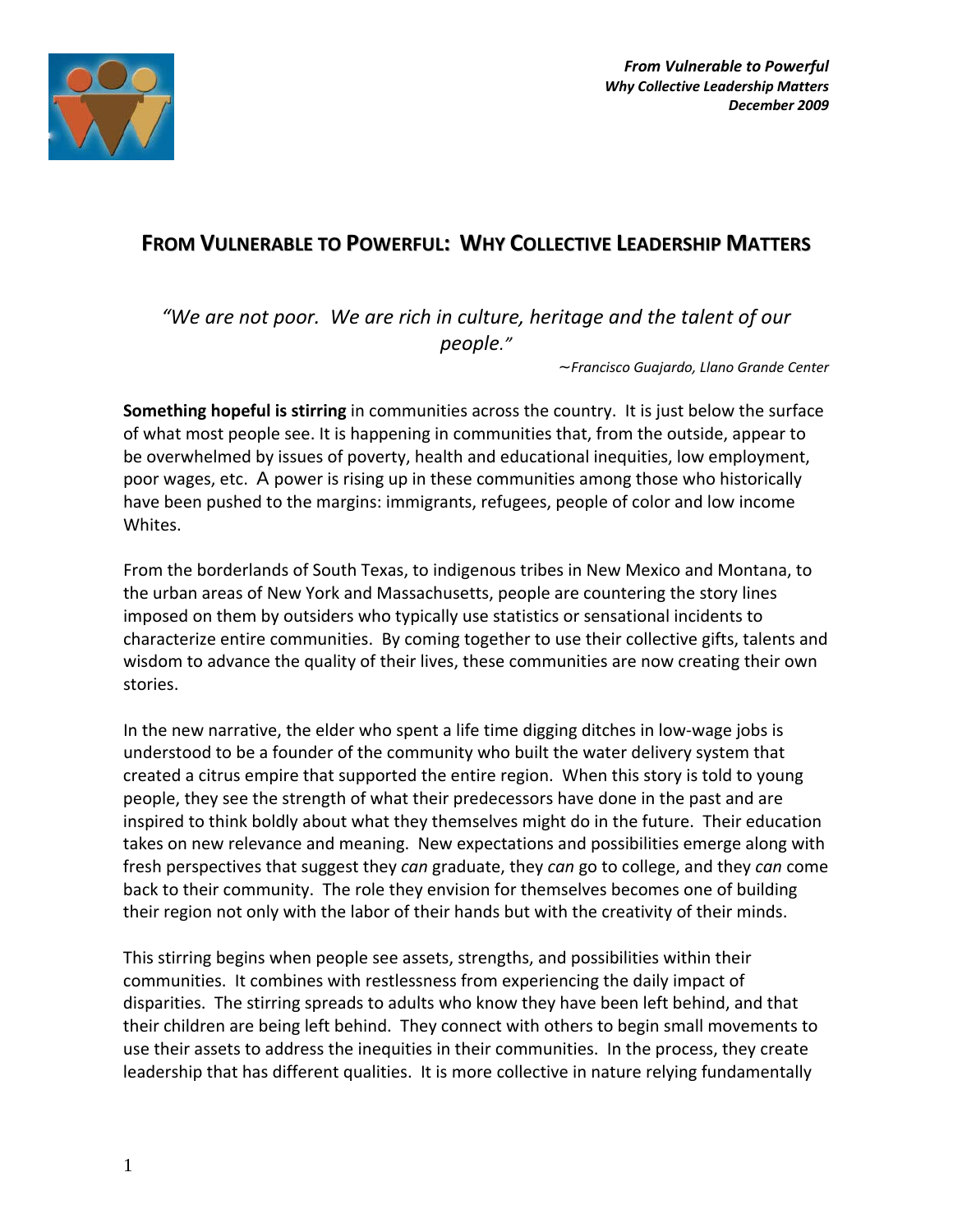on the strength of relationships. It is inclusive of anyone who wants to contribute their talents to help and has a strong moral component for creating more just communities.

These small, local efforts are springing up in multiple communities simultaneously, creating a larger movement of collective leadership that shows promise of becoming a prominent force for our time. It is part of what author Paul Hawken, author of *Blessed Unrest*, describes as a global humanitarian movement arising from the bottom up. "No one person has all or much power [and] at the heart … is relationships," He notes. This movement has an important task, Hawken adds: to heal "the accumulated wound of the past, the sorrow, shame, deceit and ignominy shared by every culture, passed down to every person, as surely as DNA, a history of violence and greed."

# **WHY IS COLLECTIVE LEADERSHIP EMERGING?**

People in communities know we need a different kind of leadership to solve societal problems in the 21<sup>st</sup> century. Our society is too diverse demographically to allow solutions to be crafted without robust engagement from the full community. We need the perspectives that different groups bring, and yet our community leadership has not sufficiently included the full range of people living in communities.

*These small, local efforts are springing up in multiple communities simultaneously, creating a larger movement of collective leadership that shows promise of becoming a prominent force for our time.* 

A majority of communities across the United States have experienced profound shifts in demographics. Rural areas, once removed from the migrations that affected urban communities, have refugee and immigrant neighbors. Along with these demographic shifts, the historically disenfranchised are developing new senses of cultural value and rightful place in the national culture. Native Americans are increasingly reclaiming and documenting their own stories, while new immigrant and refugee groups — predominantly of color — are joining African Americans, European Americans, Asian Americans and Latinos in the telling of their own narratives about how they came to be Americans.

The mix of cultures is too prominent to ignore or to allow any group to be indefinitely marginalized. Cultures can and will collide. There is a steep learning curve for both new residents and long-time citizens. The institutions originally created to serve the community struggle to adapt and often are ineffective at connecting to and supporting new populations. It also is becoming more apparent that these institutions have contributed to the disparities experienced by many long-term residents, especially communities of color, who have been marginalized for a long time.

People have become much more aware of how connected we all are. Fewer accept the idea of living side by side in parallel lives with very different realities. They know that if schools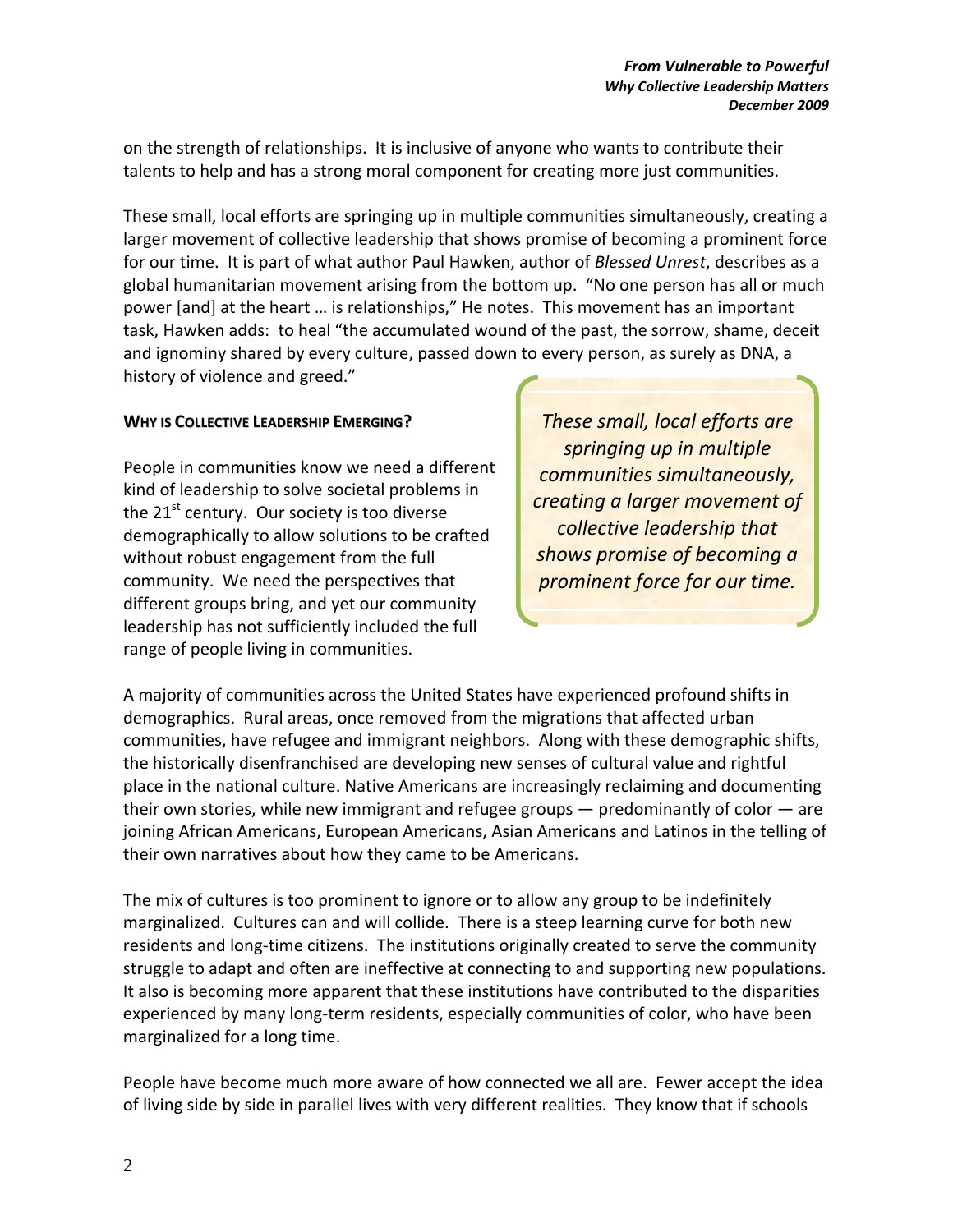are unsuccessful and students drop out or health care companies refuse to care for people with serious health issues, the larger communities still need to deal with the consequences. We are too interdependent to allow our institutions and systems to perpetuate vast inequities and to pass on consequences to others. We need leadership that will help our institutions serve the full community well.

We have unprecedented awareness of what is going on in our world. We notice the abundance of resources, wealth, and comfort of some and the scarcity, poverty, and struggle of others. We see how decisions made by people in one area affect others. There is heightened awareness of the "whole system." We can view our place in the community, the country, and the world and understand how the conditions of our lives compare with others. We are confronted with the consequences of actions by powerful institutions and people that deflect responsibility for their impact on others.

These realities have fueled a drive for social justice and desire to undo the disparities created by policies, practices, and institutions. Many people are restless to move from our current status quo and are asking a different set of questions of our society. How do we create healthier, more just and inclusive communities? How do we shape our institutions to better serve the whole community rather than the select few? What kind of leadership is needed to bring about this social change?

*We need leadership that can hold and honor the many cultures and tap into their collective wisdom.*

We need leadership that can hold and honor the many cultures and tap into their collective wisdom. We need leadership that acknowledges our interdependence. We need collective leadership.

# **WHAT IS COLLECTIVE LEADERSHIP?**

Defining collective leadership is a work in progress for the many people who are sharing their insights from work in communities. Collective leadership is robust and has multiple components and is challenging to describe in one concise sentence. Some of the condensed definitions include:

- the collective soul in action;
- people, power and place;
- mobilizing collective spirit and wisdom into action;
- speaking truth in love to power; and
- relationships in action that advance justice by trusting shared wisdom and liberating individual gifts.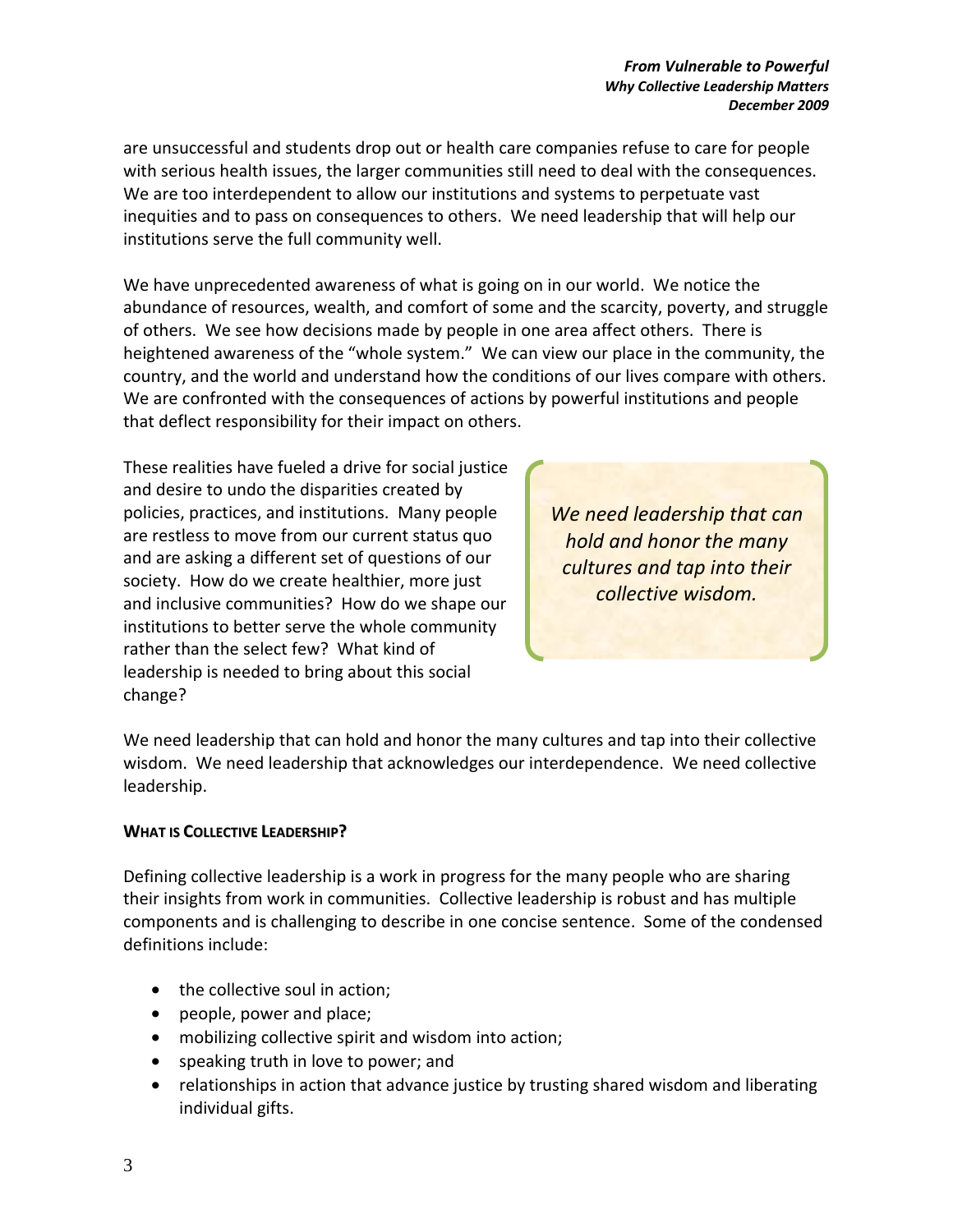Two definitions offer more description. Collective leadership is:

• a practice that develops the conditions that allow a group of committed individuals to co-construct solutions to challenging issues from a place of learning rather than from having predetermined answers."

It also is:

• the result of a dynamic process that brings together a diverse community of people around a set of pressing issues in an effort to build broad-based knowledge and participation that leads to constructive change."

We offer a more elaborate definition based on the many powerful aspects we have seen in collective leadership working in communities across the U.S. over the past decade.

Collective leadership is a diverse group of people working together in partnership to make a difference in their communities. It is based on the premise that needed leadership and answers emerge from the collective wisdom of a group. It is highly

relational where the group collectively holds the purpose, direction, and action in service of the change they have come together to affect. They work across boundaries to cultivate trusting relationships capable of undoing the structures that perpetuate inequities. Power is shared among people and organizations and the group works across positions and hierarchies. They tap into wisdom from diverse sources, particularly

*Collective leadership is a diverse group of people working together in partnership to make a difference in their communities.*

from those who have been marginalized and previously left out of leadership. They learn together, letting go of what no longer is effective in order to create an opening for something new and better to emerge. The group relies on both individual and collective skills. The work is embedded in and shaped by context and place.

We offer a deeper look at two aspects of collective leadership to illustrate its power.

One of the unique features of collective leadership is working across boundaries, particularly those created by identities. A powerful driving force in the formation of collective leadership is to address the disparities that have been created in peoples' lives by how past social orders have treated differences in people. We have lived through hundreds of years of powerful institutions treating difference as deficient. For example, Native American cultures were deemed uncivilized by external powers that sought to eliminate them. People of African descent were treated as property and later as second-class citizens.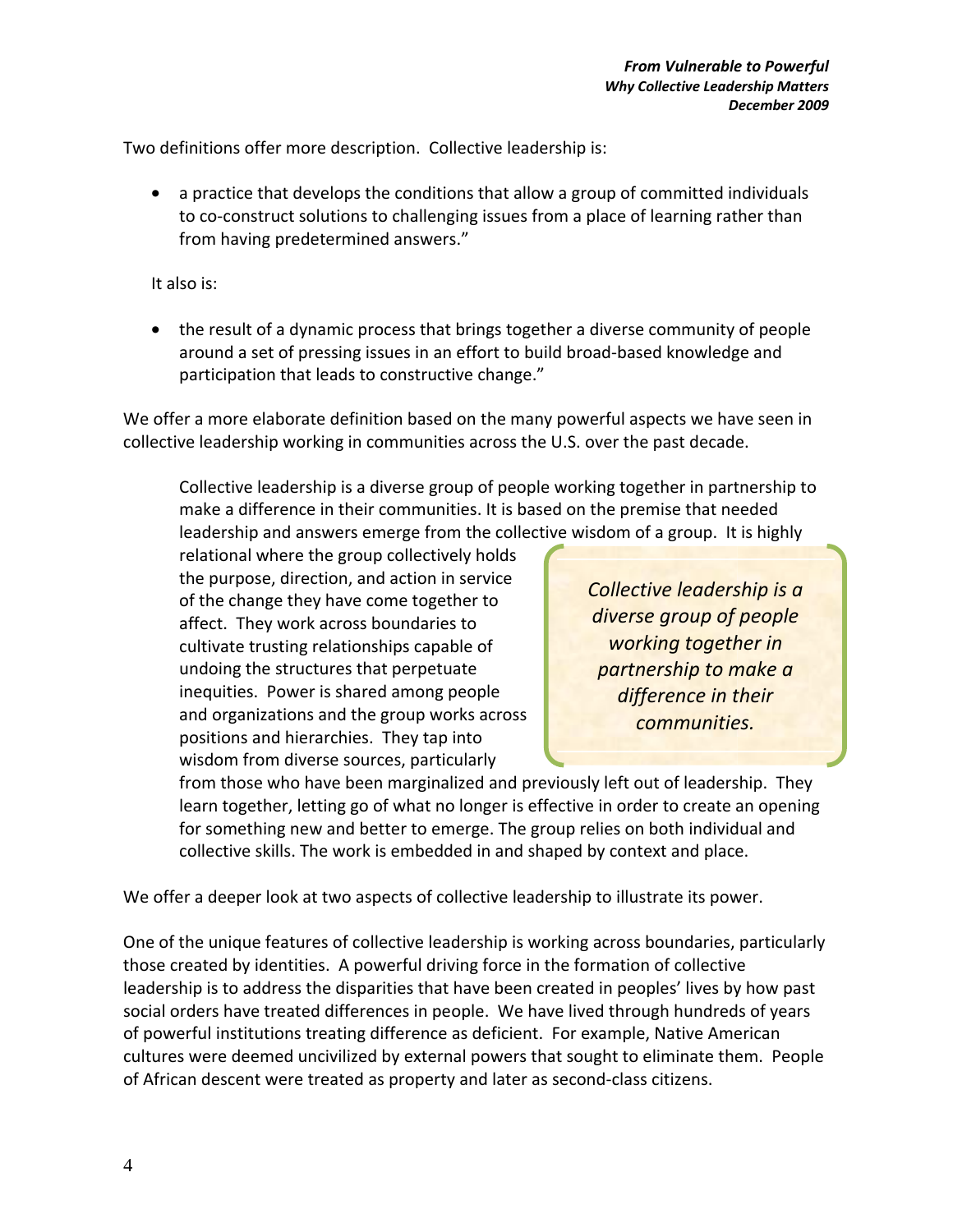*From Vulnerable to Powerful Why Collective Leadership Matters December 2009* 

Discrimination was legalized against people of color. There are numerous other examples of how difference was used to dehumanize others.

What is dramatically different in collective leadership is that the identities once used against people, are now viewed as sources of strength to draw on to build better community. For instance, Native Americans who reclaim culture, language and way of life are finding renewed pride and wisdom that can influence all aspects of their communities. Their heritage provides a foundation for governance, civic engagement, economics, education, health and spirituality. It can bring stability to people in the community.

*In collective leadership, the work is not to develop strong, separate communities based on identity, but to bring together the many perspectives in order to create a larger community that is healthy and just for all residents.* 

In collective leadership, the work is not to develop

strong, separate communities based on identity, but to bring together the many perspectives in order to create a larger community that is healthy and just for all residents. The energy that once went into maintaining boundaries such as race, class, age, citizenship, gender, sexual orientation, becomes available to work collectively for a healthier community. The strength each world view brings is an asset for the group as they work together to address community issues. We move from differences creating disparities to treating differences as gifts to contribute to an abundant future. This allows us to build relationships across difference based on respect, equity, and mutuality.

Another key characteristic of collective leadership is its relational nature. The leadership capacity created is dependent on the quality of the relationships of those working on a change issue. The group collectively holds the work. Power is shared across members of the group and the organizations that are in partnership. Those with positional power hold their authority differently as they see the importance of the perspectives, passions, and talents others in the group have to offer.

The group is not focused primarily on bringing together people with power, but on engaging community members in meaningful ways. This can lead to unusual new relationships that open up possibilities – bringing together the judge and the former gang member to work on restorative justice or connecting the superintendent with the student on the edge of dropping out to work on helping students stay in school. In this way, the group cultivates a strong network of relationships capable on holding the purpose, approaches, and action.

Ultimately, the group builds relational capital capable of offering the leadership and solutions that are needed in the community at various points in the change process.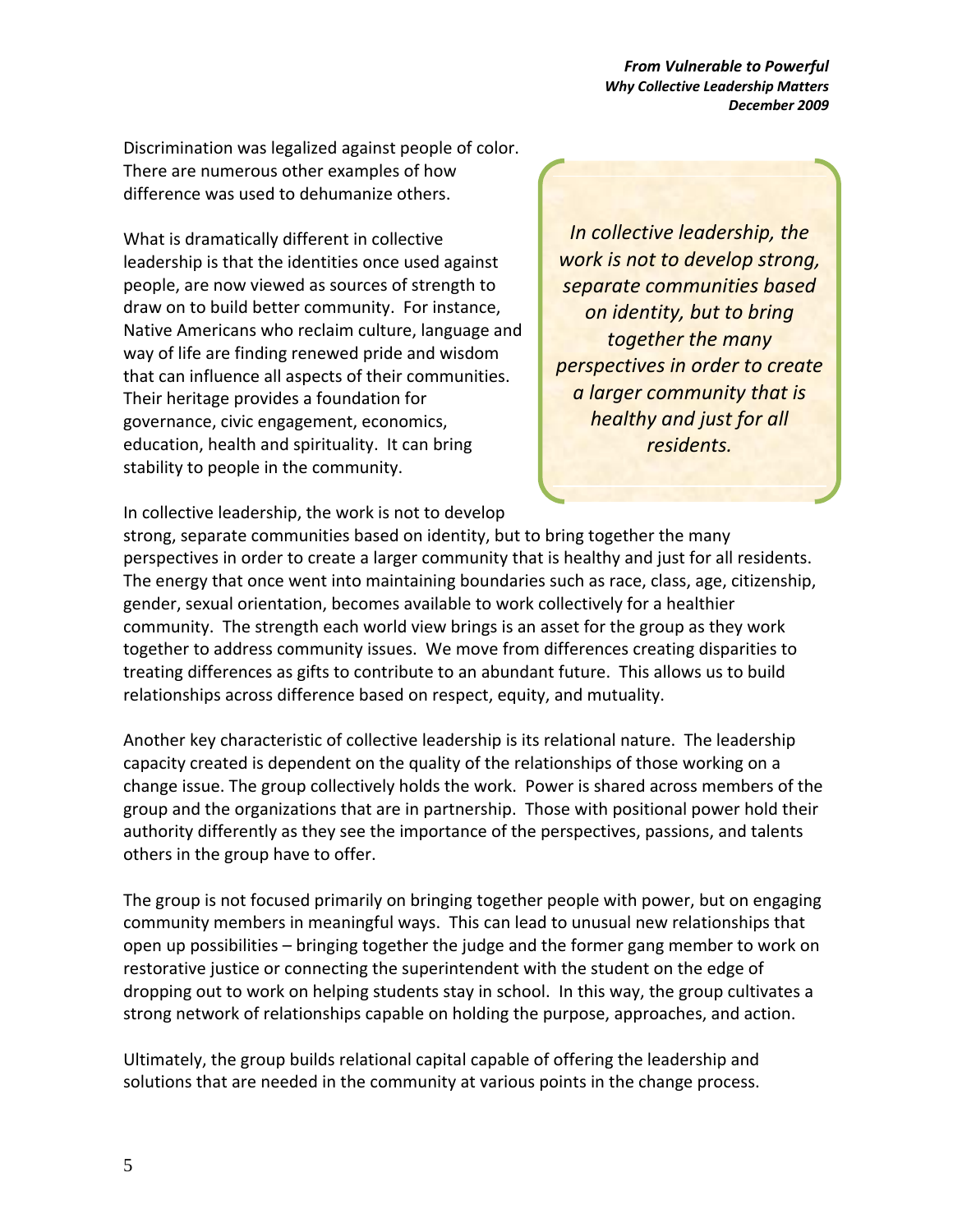### **HOW IS COLLECTIVE LEADERSHIP MAKING A DIFFERENCE?**

Where ever there is tension in community created by disparities, exclusion, or alienation, there is opportunity for collective leadership to make a difference. Where ever an institutional policy or practice under-serves a part of the community, there is an opportunity to utilize collective leadership.

Much of the work we have experienced is in education. Many public school systems struggle to successfully educate all the students in their community. There are significant achievement gaps between racial/ethnic groups. Different communities are cultivating their collective leadership to improve education.

In Montana, Native Americans and European Americans share a public school. The dropout

rates are extremely high for Native Americans. Public education has not been good to them over the past century and the mistrust is deep. The community divides across cultural lines, and has for over 100 years. On the Flathead reservation, a group formed to bring together both Native Americans and European Americans to develop new relationships. They gathered parents, business owners, teachers, administrators, coaches, community members. They built trust in the group and worked with the school system to create a more welcoming, unified culture; to help

*Where ever there is tension in community created by disparities, exclusion, or alienation, there is opportunity for collective leadership to make a difference.* 

parents feel comfortable interacting with the schools; to develop mentoring and after school programs; to bring cultural relevance into the curriculum. They began impacting the graduation rates. The students in this effort graduated and several became teachers in the system. And importantly, they built the capacity to have mutually respectful relationships across race, capable of addressing difficult issues.

We have seen the community improve their support for schools when Latino, African American, and European Americans worked together in Buffalo. Their enhanced collaborations attracted millions of dollars in additional funding for the school.

In Michigan, an African American community created youth and adult partnerships that engaged youth in improving their own education and in the civic issues of their community. They improved after-school programs, college preparation, leading to 100 percent graduation and college acceptance of the youth participating in the program.

In Texas, university professors, transformed their institution's approach to teacher and administrator preparation. They taught teachers to be community developers – engaging parents, community members, and students as partners in the education process. They are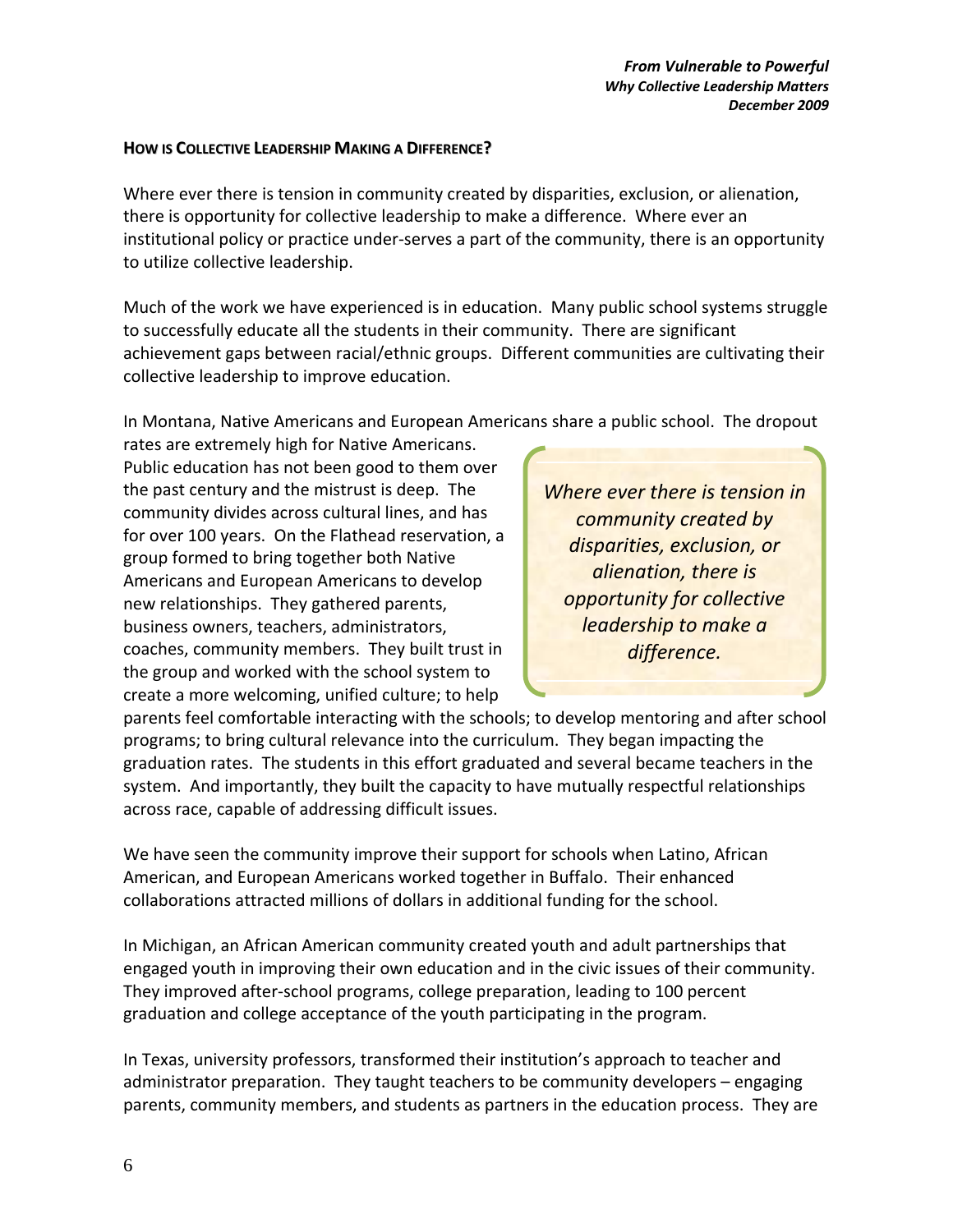having great success in educating a primarily Latino student population, that has struggled in the schools.

Collective Leadership is being used by people inside organizations and those outside in the community. It is being used on such issues as immigration education, youth violence, restorative justice, community elections, bond levies, and community health.

Groups within communities are building new capacity to have the *difficult conversations* that will move the community forward. They can deal with tensions in a positive way that deepens understanding rather than getting stuck. In many cases, this involves the *racial healing* that will release people from past wounds of discrimination and marginalization.

These smaller efforts are spreading as the way of operating becomes embedded in individuals. They take the collective leadership approach and spirit with them where ever they go – new jobs, new organizations, new projects, etc. It leads to bringing key questions to any initiative: Who needs to be in the room? What relationships do we need to develop next to move forward in a good way? What changes will improve our community? How will changes affect the whole community?

# **GETTING STARTED**

Collective leadership is hard work. It is not fast or easy. It requires sustained commitment. If a community believes that a better future is possible for all of its residents, they can utilize collective leadership to help them get there. There are some first steps that help.

# **IDENTIFY WHAT MATTERS TO THE COMMUNITY THAT HAS ENOUGH RESONANCE TO ATTRACT PEOPLE TO WORK TOGETHER.**

Having a compelling shared purpose not only draws people, it helps keep them together when the conversations are hard. It sustains commitment through frustrations and set backs.

# **ASK WHO NEEDS TO WORK TOGETHER IN ORDER TO ADVANCE THIS ISSUE**

Who in your community, if they worked together, could advance this change to a new level? Where are there divides than need to be bridged? Our most challenging issues need new relational capacity if we are to make a significant change in outcomes in people's lives.

# **DETERMINE WHAT AGENCY OR CORE GROUP CAN SUPPORT THE EMERGENT WORK. WHO HAS STAYING POWER?**

Who has a track record of community change? Who has standing and credibility with different parts of the community? What organizational missions align with the issue? Organizational support is critically important to sustainability.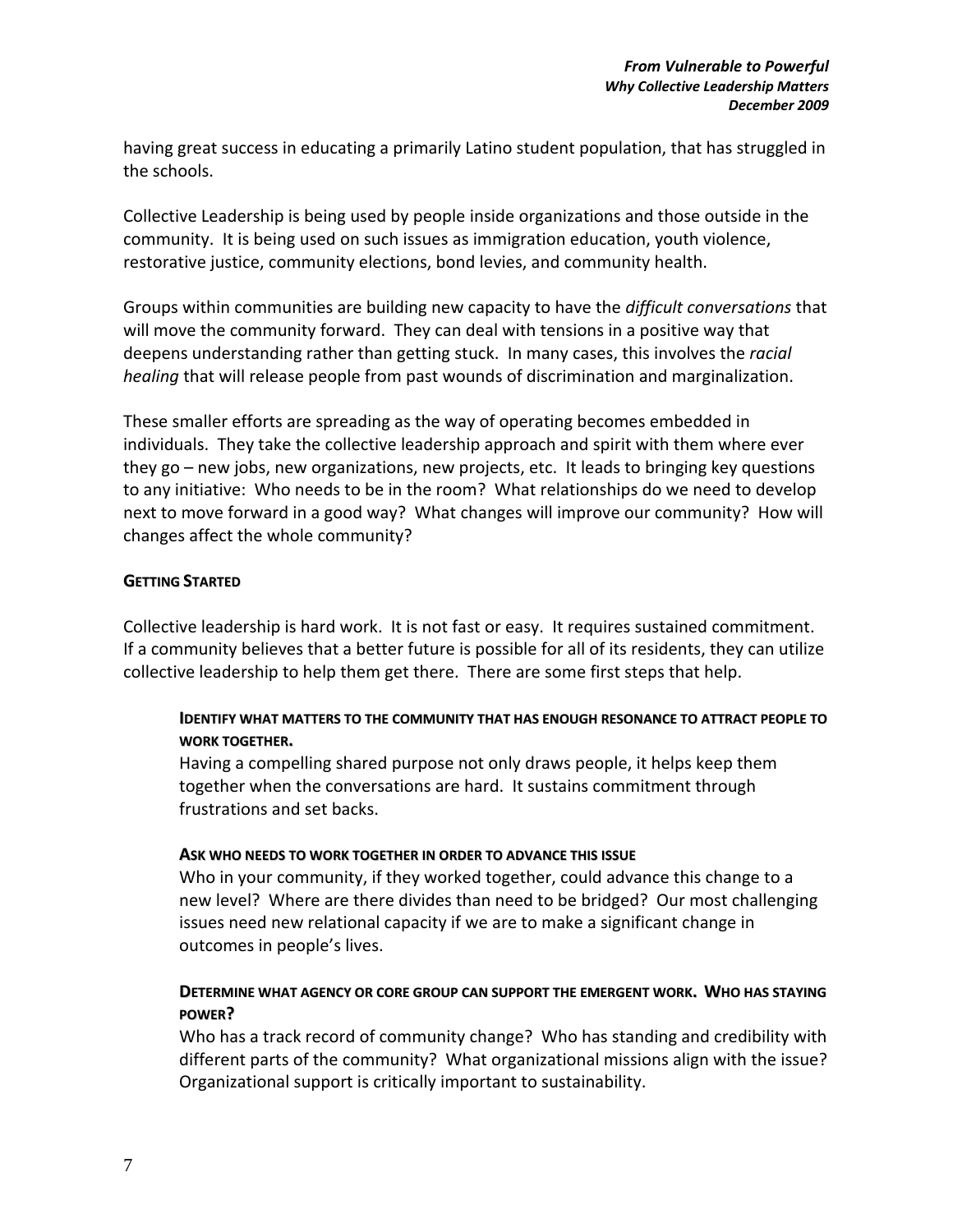### **START WITH THOSE WHO ARE BRIDGE BUILDERS**

When reaching out to individuals to participate, look for people who have open minds and willingness to get to know those who are different. Identify those ready to have difficult conversations. Once you build a strong core, you can reach out to those who will take more work to open up.

#### **GIVE YOURSELF TIME AND SPACE**

To build collective leadership capacity takes effort and many smalls steps. Learn to balance the natural tensions: urgency and patience, relationship building and taking action.

### **BUILD IN REFLECTION, LEARNING, SO YOU CAN ADAPT TO WHAT IS NEEDED NEXT**

Collective leadership is messy and relies on leadership and answers emerging from the collective wisdom of the group. This is an unfolding process. Some activities work, some don't. Keeping learning central will allow the group to build its capacity to discover solutions together.

# **TREAT THE WORK AS A WAY OF LIFE NOT A PROJECT**

There are many collaborative approaches that can carry out a project. To develop collective leadership relationships requires a deeper commitment of continuously embedding certain principles: inclusion, sharing power and voice, opening up to learning together, and bringing both honesty and love. One saying we use is "you can't get to a good place in a bad way." Collective leadership focuses on both the good place and the good way.

# **CONCLUSION**

There is something different about the leadership stirring in our communities. People are looking to each other for answers. They are looking within our communities for wisdom. They are claiming their power to make a difference.

The future can be better in our communities. We do not need to accept the current disparities and inequities. To have sufficient wisdom to create this future, we need to include more voices and views. We need our institutions to be engaged in community.

The stirrings we see may look small, but they are powerful. Each effort to build collective leadership for community change adds up. Collective leadership based in community can make a difference. And when it does, we will live a more hopeful future.

*—This paper was written by Dale Nienow of the Center for Ethical Leadership.*